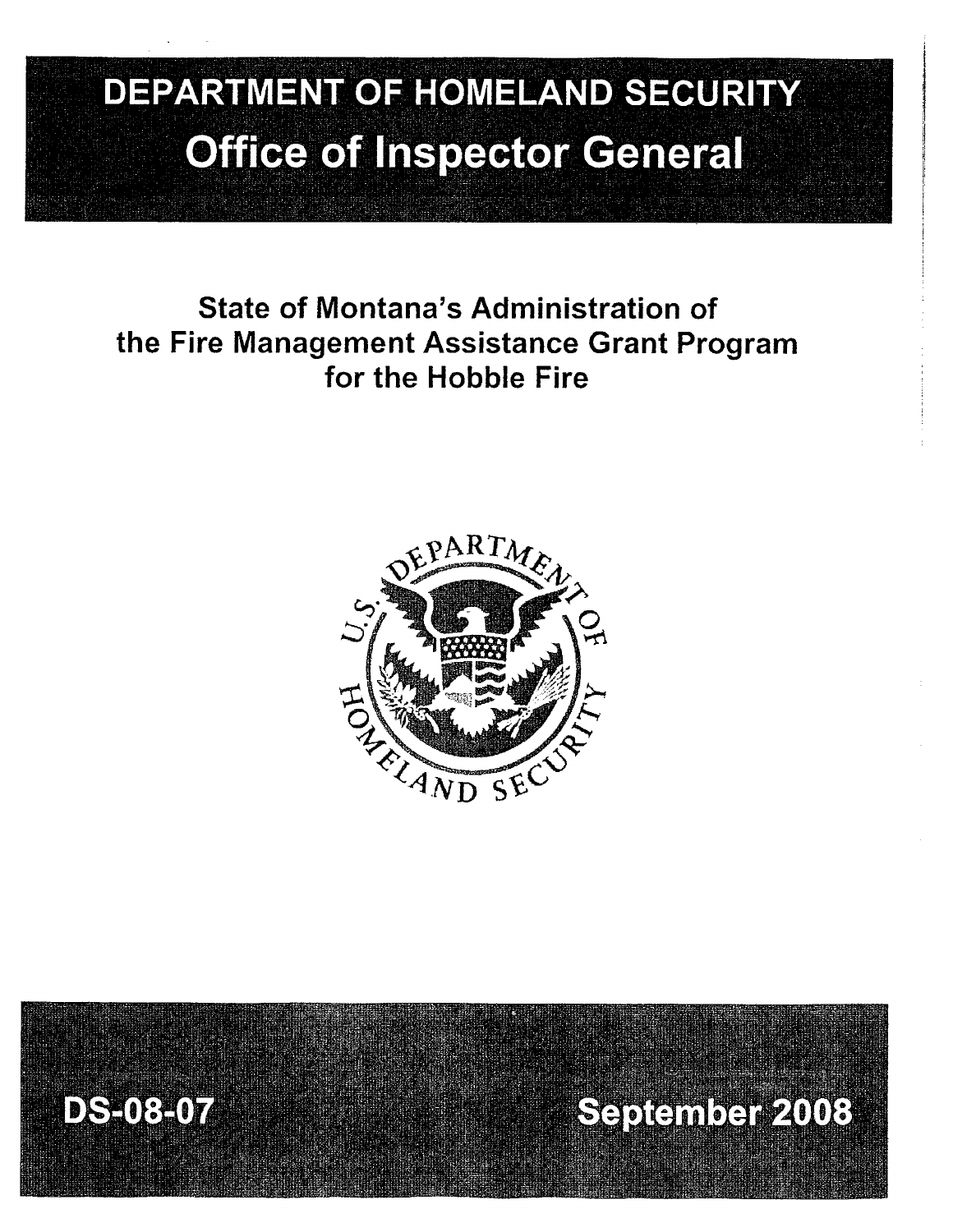Office of Inspector General Office of Emergency Management Oversight

U.S. Department of Homeland Security 300 Frank H. Ogawa Plaza, Ste. 275 Oakland, California 94612



September 22, 2008

Preface

The U.S. Department of Homeland Security (DHS) Office of Inspector General (OIG) was established by the Homeland Security Act of 2002 (Public Law  $107-296$ ) by amendment to the Inspector General Act of 1978. This is one of a series of audits, inspections, and special reports published as part of our oversight responsibilities to promote economy, effectiveness, and efficiency within the department.

The attached report presents the results of the audit of the State of Montana's Administration of the Fire Management Assistance Grant Program awarded by the Federal Emergency Management Agency for the Hobble Fire. We contracted with the independent public accounting firm of Brown & Company CP As, PLLC to perform the audit. The contract required that Brown & Company CP As, PLLC perform its audit according to generally accepted government auditing standards and guidance from the Robert T. Stafford Disaster Relief and Emergency Assistance Act, Title 44 of the Code of Federal Regulations, and the Office of Management and Budget. Brown & Company CP As, PLLC reported three areas in which the State of Montana's administration of the Fire Management Assistance Grant Program could be improved. The report contains three recommendations addressed to the Regional Administrator, Federal Emergency Management Agency, Region VIII.

Brown & Company CP As, PLLC is responsible for the attached auditor's report dated August 29, 2008, and the conclusions expressed in the report. The recommendations herein have been discussed in draft with those responsible for implementation. It is our hope that this report will result in more effective, effcient, and economical operations. We express our appreciation to all of those who contributed to the preparation of this report.

Robert / Lastrico Robert J Listrico

Western Regional Director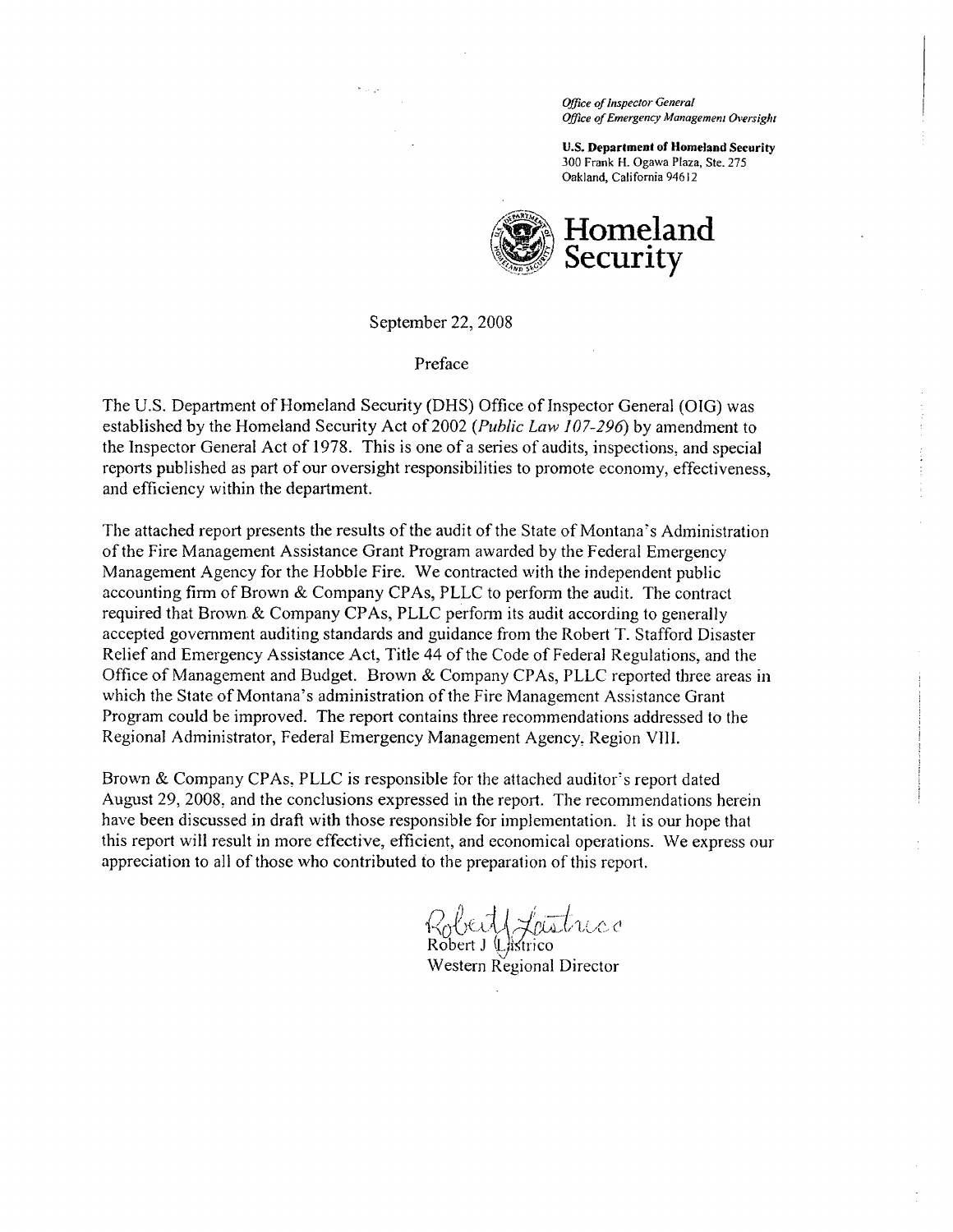

#### BROWN & COMPANY CPAs, PLLC=

.i,  $\cdot$  .

CERTIFIED PUBLIC ACCOUNTANTS AND MANAGEMENT CONSULTANTS "The consultant" of the consultant of the consultant of  $\mathbb{R}$ 

August 29, 2008

Western Regional Director Office of Emergency Management Oversight Office of Inspcctor Gcncral U.S. Department of Homeland Security 300 Frank H. Ogawa Plaza, Ste. 275 Oakland, California 94612

Brown & Company CPAs, PLLC performed an audit of the State of Montana's management of the Federal Emergency Management Agency's funds awarded under the Fire Management Assistance Grant Program. The audit was performed in accordance with our Task Order TPD-ARC-BP A-08-0001 dated 11/27/2007.

This report presents the results of the audit and includes recommendations to help improve management of the audited Fire Management Assistance Grant Program.

Our audit was conducted in accordance with applicable Government Auditing Standards, July 2007 revision. Although the audit report comments on costs claimed by the State of Montana, we did not perform a financial audit, the purpose of which would be to render an opinion on the State of Montana's financial statements or the funds claimed in the financial status reports submitted to the Federal Emergency Management Agency.

We appreciate the opportunity to have conducted this audit. Should you have any questions, or if we can be of further assistance, please call me on (240) 492-1403.

Sincerely,

Brown & Company CPAs, PLLC

¿¡~~

Gail Jcnifer, CPA, CISA, CGFM Member

(240) 492-1400 · FAX: (301) 636-6013

LARGO RICHMOND 1504 SANTA ROSA ROAD, SUITE 107 1504 SANTA ROSA ROAD, SUITE 107 1504 SANTA ROSA ROAD, SUITE 107 (804) 288-2006 • FAX: (301) 636-6013<br>mail@brownco-cpas.com tdavis@brownco-cpas.com tdavis@brownco-cpas.com

l. lí.

¡!

i

 $~:$ I.

 $\blacksquare$ 

is a contract of the contract of the contract of the contract of the contract of the contract of the contract of the contract of the contract of the contract of the contract of the contract of the contract of the contract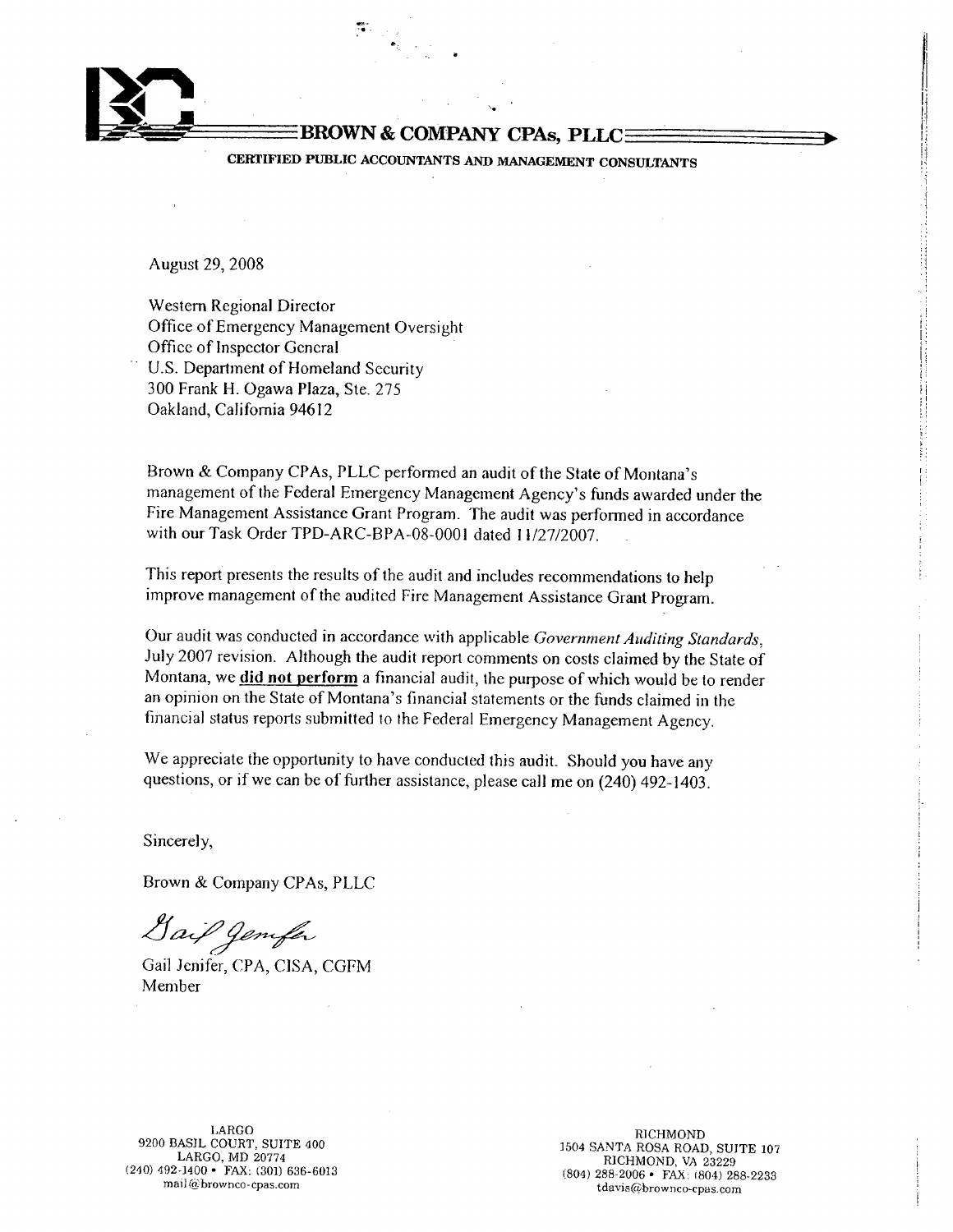# Table of Contents/Abbreviations

i

!

# Appendix A: Objectives, Scope, and Methodology....................................................................... 7

# Abbreviations'

| <b>CFR</b>     | Code of Federal Regulations                                           |
|----------------|-----------------------------------------------------------------------|
| <b>DHS</b>     | U.S. Department of Homeland Security                                  |
| <b>DMA/DES</b> | Department of Military Affairs/Disaster & Emergency Services Division |
| <b>DNRC</b>    | Department of Natural Resources and Conservation                      |
| <b>FEMA</b>    | Federal Emergency Management Agency                                   |
| <b>FMAG</b>    | Fire Management Assistance Grant                                      |
| GAR            | Governor's Authorized Representative                                  |
| <b>OIG</b>     | Office of Inspector General                                           |
| <b>USFS</b>    | United States Forest Service                                          |
|                |                                                                       |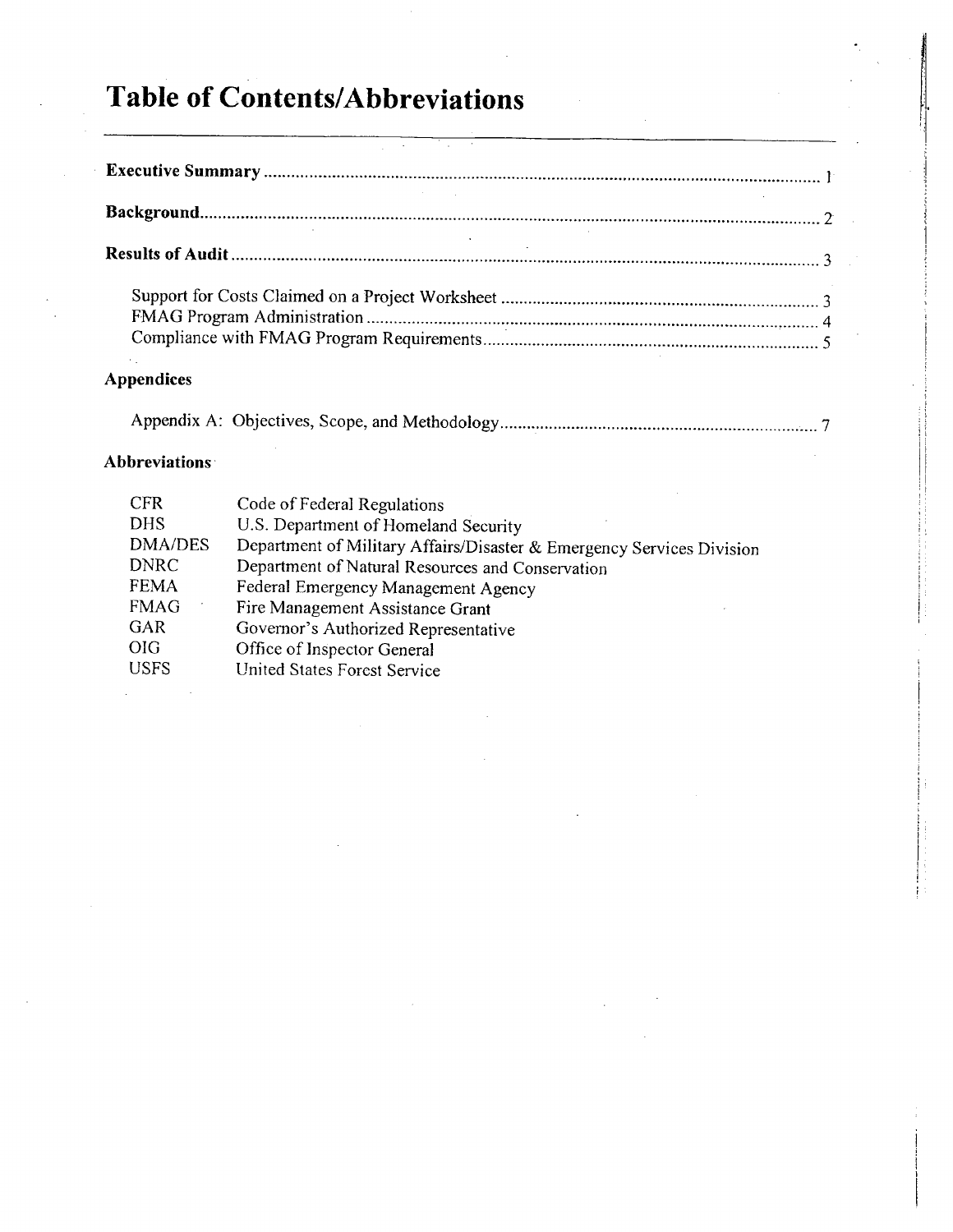# **Executive Summary**

Brown & Company CPAs, PLLC audited the State of Montana's (the state's) administration of the Fire Management Assistance Grant (FMAG) Program for the Hobble Fire (FMAG Declaration 2488). The objective of the audit was to determine whether the state administered the FMAG Program in an effcient and effective manner. To accomplish the objective, we considered the overall impact of material deficiencies on grant program administration. Specifically, we determined how well the state (1) coordinated and communicated with Federal Emergency Management Agency (FEMA) and subgrant applicants, (2) ensured compliance with federal laws and FEMA guidelines, and (3) accounted for and expended FMAG Program funds. See Appendix A for additional details on the objectives, scope, and methodology of this audit.

il  $^{\rm H}$  .

II i l

11 i ; 1 j

:j

On August 11, 2003, FEMA Region VIII awarded \$2,548,114 under FMAG Declaration 2488 to the Montana Department of Natural Resources and Conservation (DNRC). FEMA programmatically closed this declaration on July 24, 2006. Although the audit scope included a review of costs reimbursed under the grant, a financial audit of those costs was not performed. Accordingly, we do not express an opinion on the state's financial statements or the funds claimed in the financial status reports submitted to FEMA.

DNRC administered the FMAG Program effectively and efficiently but did not always comply with federal laws and FEMA guidelines. Specifically, the state: (I) claimed reimbursement for \$6,619 in unsupported costs, (2) did not have written FMAG policy and procedures for grant application, financial management, and financial reporting requirements, and (3) did not record all costs identifiable with a specific incident to that incident's organization code in the state's financial management system.

We recommend that the Regional Administrator, FEMA Region VIII: (1) disallow the \$6,919 in unsupported costs, (2) work with the state to develop and issue complete written procedures for the FMAG Program, and (3) require the state to comply with the financial administration requirements of federal regulations and the state's own accounting policies and procedures.

We held exit conferences with FEMA Region VIII and the DNRC on March 7, 2008 and May 1, 2008, respectively. FEMA and the DNRC verbally concurred with our findings and recommendations but subsequently reserved their right to formally respond in writing once the final report is issued. A synopsis of the verbal comments we received is included in the Results of Audit section of this report.

State of Montana's Administration of the Fire Management Assistance Grant Program for the Hobble Fire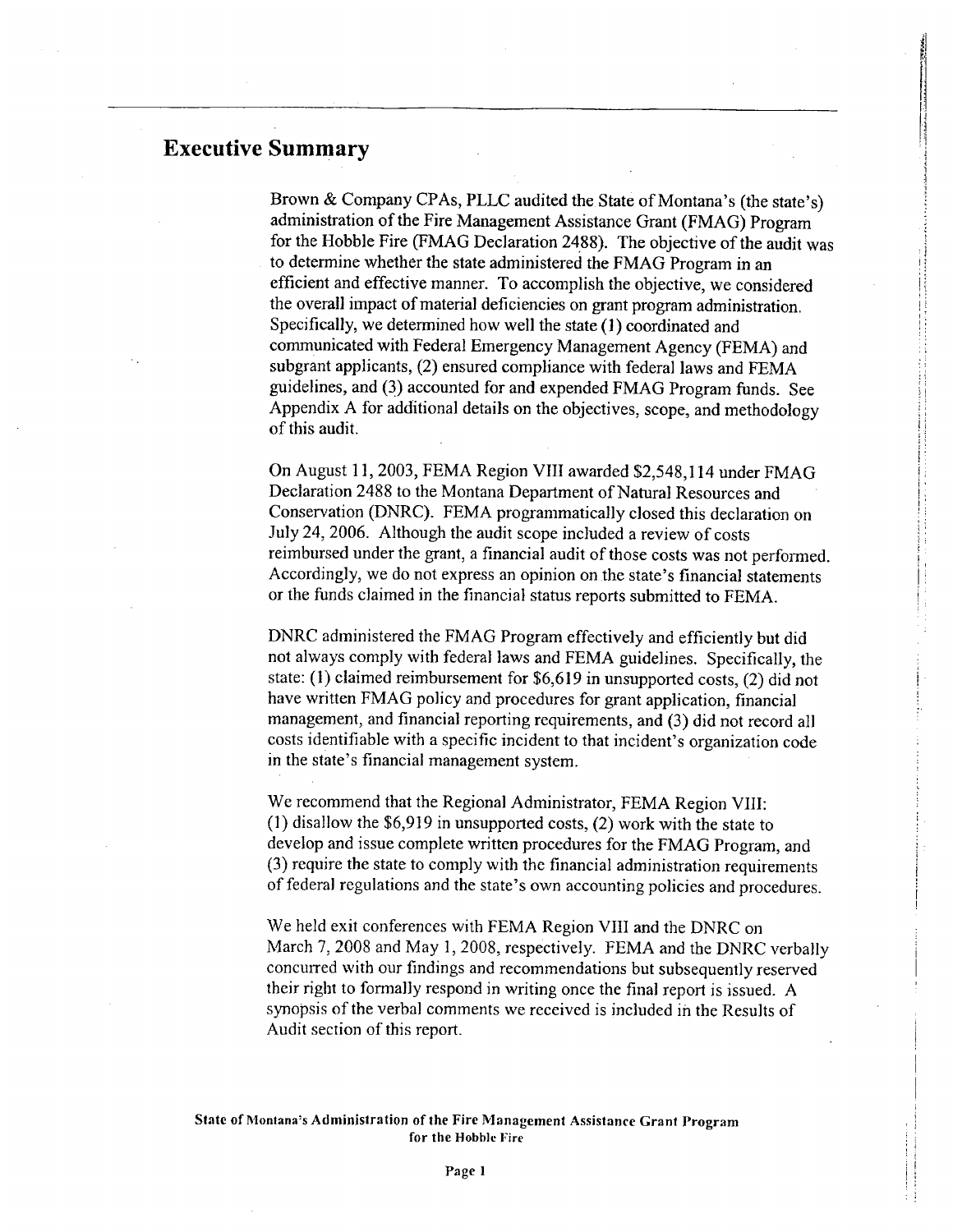# Background

The Robert T. Stafford Disaster Relief and Emergency Assistance Act, (Stafford Act), signed into law November 23, 1988, authorizes the President to provide federal funds to state and local governments under the FMAG Program for mitigation, management, and control of any fire burning on public or private forestland or grassland. The FMAG Program replaced the Fire Suppression Assistance Program on October 30,2001. Title 44, Code of Federal Regulations (44 CFR), Part 204 provides the procedures for the declaration and grants management processes for the FMAG Program and details applicant eligibility and the eligibility of costs to be considered under the program.

j I I:1 11, ¡j

#### Declaration Process

A declaration request must be submitted while a fire is burnìng uncontrolled and threatens such destruction as would constitute a major disaster. The Governor or the Governor's Authorized Representative (GAR) is authorized to submit requests to the FEMA Regional Administrator or Regional Fire Duty Liaison for fire management declarations. Due to the magnitude and impact of a fire, the Governor or GAR can expedite the process by verbally requesting the declaration but must follow-up promptly after the date of an initial telephone request with all official forms and written information

Upon declaration approval by FEMA, the Governor or GAR will enter into a standing FEMAlState Agreement (the Agreement) for the declared fire and for future declared fires in that calendar year.<sup>1</sup> The state must have a current and signed Agreement before receiving federal funding under the FMAG Program. The Agreement states the understandings, commitments, and conditions under which FEMA will provide federal assistance, including the 75% federal and 25% non-federal cost share provision and articles of agreement necessary for the administration of the grants. The Agreement must identify the state Legislative authority for firefighting, as well as the state's compliance with the laws, regulations, and other provisions applicable to the FMAG Program.

#### Grant Application and Reimbursement Process

Following a declaration, the state is required to submit a grant application package to the FEMA Regional Administrator within 9 months of the declaration. The Regional Administrator may grant an extension of up to 3 months upon receipt of a written request from the state that includes the

The State of Montana executes the Agreement with FEMA at the beginning of each calendar year so that the Agreement is in place before the start of the fire season. An amendment to the Agreement (Exhibit E) is executed for each FMAG declaration occurring during the year.

State of Montana's Administration of the Fire Management Assistance Grant Program for the Hobble Fire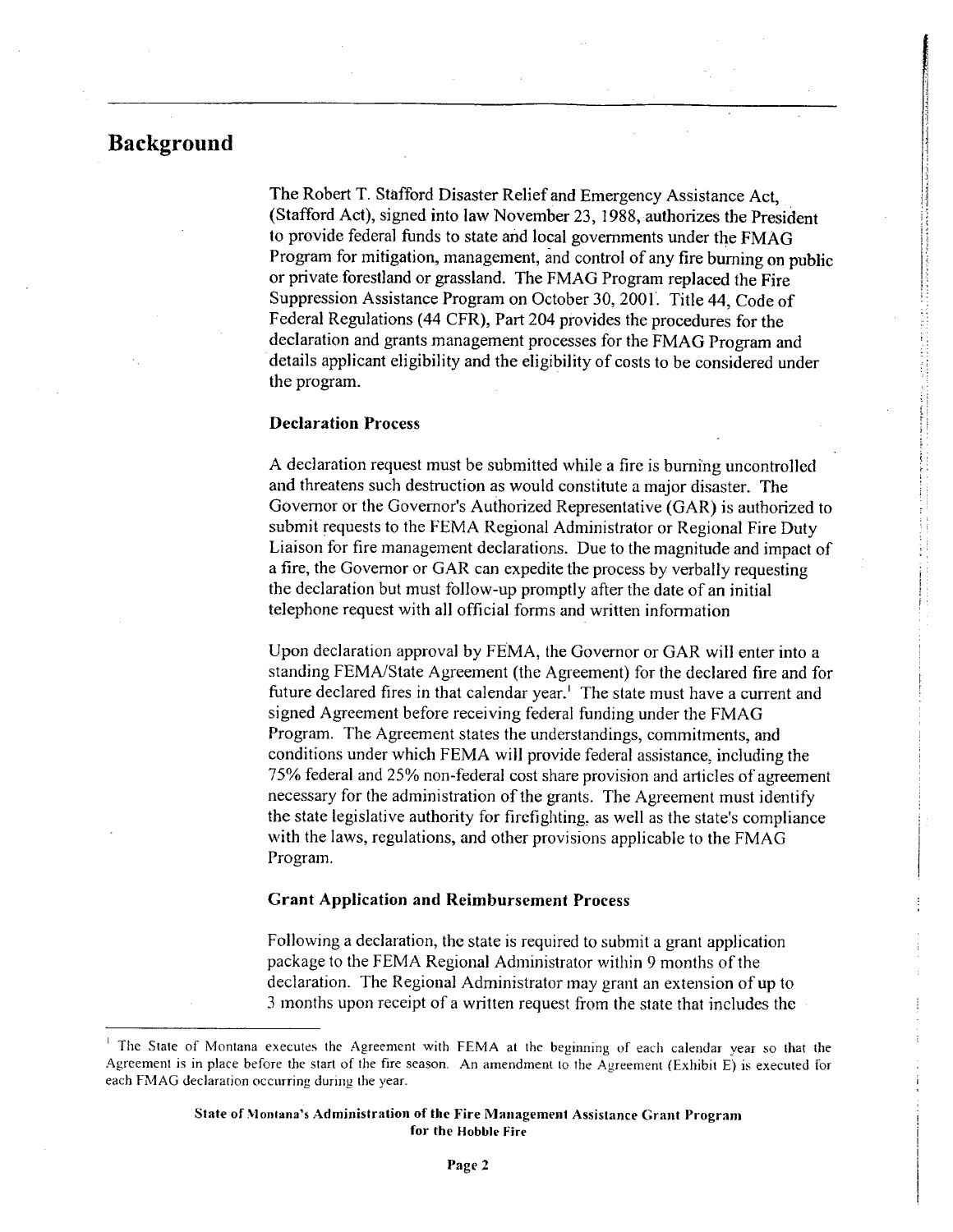justification for an extension. The grantee must document the total eligible costs for a declared fire on Project Worksheets, which are submitted with the grant application. The Regional Administrator has 45 days from the receipt of the state's initial grant application, or an amendment to the state's grant application, to approve or deny the application package or amendment, or to notify the state of a delay.

By submitting Project Worksheets, the grantee certifies that all reported costs were incurred for work that was performed in compliance with laws, federal regulations and FMAG Program policy and guidance, as well as the terms and conditions outlined in the FMAG Program FEMA/State Agreement. Upon approval of the grant application, FEMA obligates funds after determining that: (l) the state's eligible costs meet or exceed the individual or cumulative fire cost thresholds; and (2) the state has up-to-date State Administrative and Hazard Mitigation Plans approved by the Regional Administrator.

Subgrantee requests for FMAG Program funding are submitted on a Request ; for Fire Management Assistance Subgrant (FEMA Form 90-133) to the grantee according to state procedures and within timelines set by the grantee. This requcst must be submitted not longer than 30 days after the close of the incident period. The grantee will review and forward the request to the Regional Administrator for final review and determination.

i

### Results of Audit

DNRC administered the FMAG program in an efficient and effective manner. DNRC properly coordinated and communicated with FEMA and subgrantees. However, DNRC did not properly account for \$6,619 of the \$2,548,114 in FMAG Program expenditures and did not always comply with federal laws and FEMA guidelines. The following exceptions were noted.

## Support for Costs Claimed on a Project Worksheet

DNRC claimed reimbursement for \$6,919 in unsupported costs on a Project Worksheet for work that was invoiced by the United Stales Forest Service (USFS). DNRC reimbursed the USFS without obtaining and reviewing. supporting documentation. According to 44 CFR 204.3, the Project Worksheet identifies actual costs incurred by eligible applicants as a result of firetighting activities. Section 204.53 states that by submitting an applicant's Project Worksheet, the grantee is certifying that all costs reported were incurred for work that was perfonned according to FEMA laws, regulations, policy. and guidance applicable to the FMAG Program.

#### State of Montana's Administration of the Fire Management Assistance Grant Program for the Hobble Fire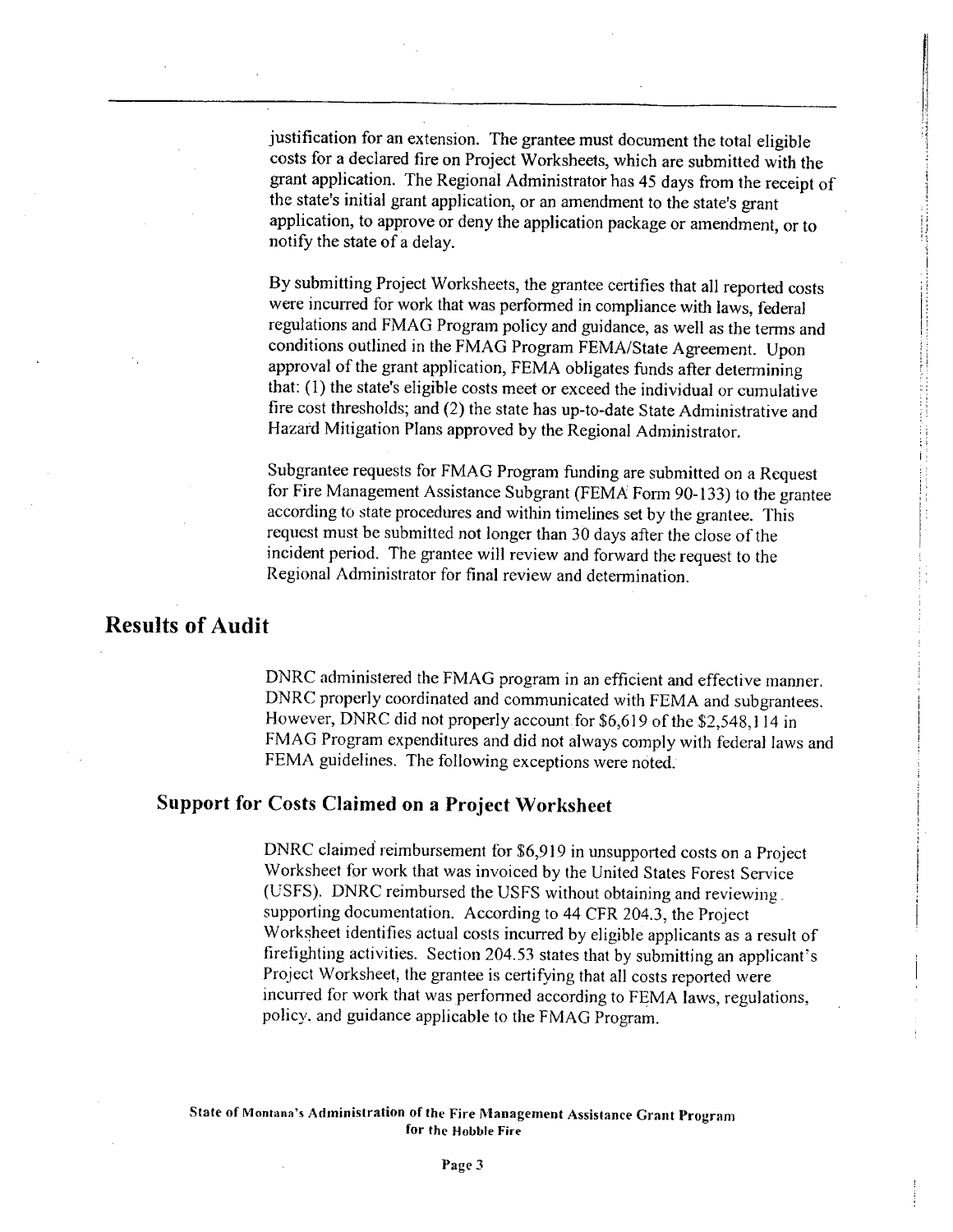#### Recommendation

We recommend that the Regional Administrator, FEMA Region VIII:

Recommendation #1. Disallow the \$6,919 for unsupported costs claimed for reimbursements made to USFS.

I:

11

H  $^{\circ}$  ,

i'

;j

i

#### **Management Comments**

During fieldwork exit conferences, FEMA and state officials verbally agreed to the findings presented. Since these findings were not in writing or in a draft report, these officials subsequently reserved their right to comment at a later date. Once the final report is issued to FEMA Region VIII, state officials will have an opportunity to provide input to the Region and the Region will submit written comments to the OIG. Therefore, at this time, FEMA and state officials neither concur nor non-concur with the finding and recommendation.

#### FMAG Program Administration

DNRC and the Department of Military Affairs/Disaster & Emergency Services Division (DMA/DES) could benefit from having written procedures for grant application, financial management, and financial reporting requirements for the FMAG Program. Written procedures would help ensure that the specific requirements of 44 CFR 204 regarding FMAG declaration, application, and grant administration processes are efficiently and effectively accomplished. Without these procedures, internal controls are not in place to ensure that all required actions are consistently and correctly applied in administering the FMAG Program. As a condition of receiving federal awards, non-federal entities agree to comply with applicable laws, regulations, and the provisions of contract and grant agreements, and to maintain'internal controls to provide reasonable assurance of compliance with these requirements.

#### Recommendation

We recommend that the Regional Administrator, FEMA Region VIII:

Recommendation #2. Work with the state to develop written policy and procedures for grant application, financial management, and financial reporting requirements processes.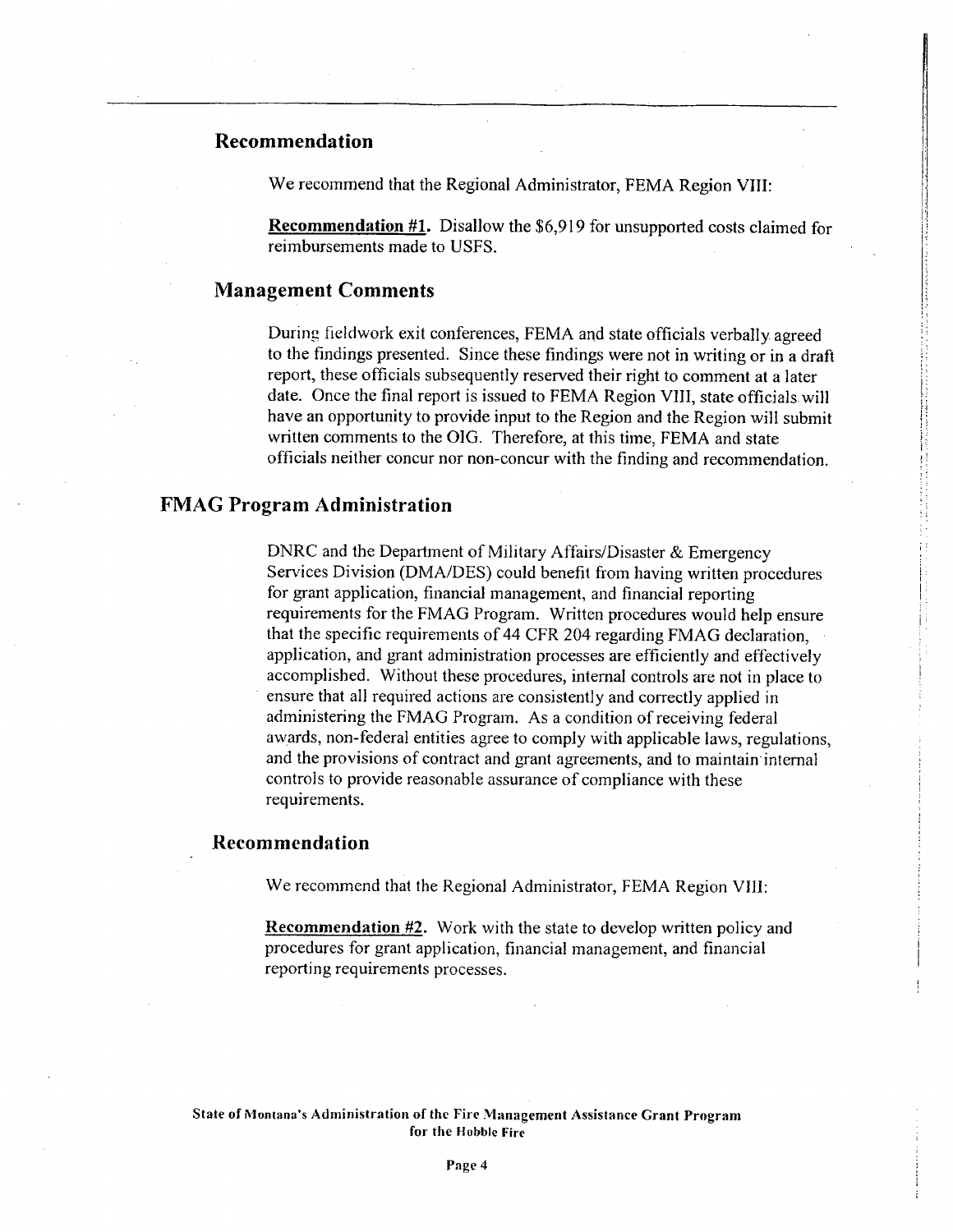#### Management Comments

During fieldwork exit conferences, FEMA and state officials verbally agreed to the findings presented. Since these findings were not in writing or in a draft report, these officials subsequently reserved their right to comment at a later date. Once the final report is issued to FEMA Region VlI, state officials will have an opportunity to provide input to the Region and the Region will submit written comments to the OIG. Therefore, at this time, FEMA and state officials neither concur nor non-concur with the finding and recommendation.

i li

### Compliance with FMAG Program Requirements

DNRC did not fully comply with grant accounting policies requirements. These requirements are established within the regulatory guidance referenced in the FMAG agreement between FEMA and the state. Specifically, DNRC did not comply with 44 CFR 13.20 standards for financial management systems. DNRC records identified FMAG fire costs to general organization codes that included costs for more than one fire.

USFS submitted an invoice for \$25,639,418 to DNRC for emergency fire suppression support costs for the year 2003. The USFS invoice represented charges for several fires in Montana in 2003 of which  $\frac{\$1,156,875 \text{ was}}{\$2,000\}$$ allocated to FMAG Hobble Fire, DNRC paid the total invoice and recorded the total amount in the financial reporting system under general organization code 51999 that accumulates costs for several fires, instead of recording the \$ 1,156,875 to the fire specific organization code 89008 for FMAG Hobble Fire.

DNRC recorded amounts invoiced by USFS for fire suppression costs in a general organization code, even when costs for specific tires can be recorded. However, according to 44 CFR 13.20(a)(1)-(2), "A State must expend and account for grant funds in accordance with State laws and procedures for expending and accounting for its own funds. Fiscal control and accounting procedures of the State  $\dots$  must be sufficient to  $- (1)$  Permit preparation of reports... , and (2) Permit the tracing of funds to a level of expenditures adequate to establish that such funds have not been used in violation of the restrictions and prohibitions of applicable statutes." The Montana Operations Manual Volume II, Chapter 8300 states, "... that in all instances, agencies are required to maintain appropriate accounting records to support expenses caused by disaster situations. These files are used by the lead agency to request reimbursement following the prescribed procedures." By recording costs that can be assigned to an identifiable incident to a general organization code used for multiple fires, DNRC cannot easily prepare a detailed transaction report that lists all FMAG Hobble Fire costs.

#### State of Montana's Administration of tbe Fire Management Assistance Grant Program for tbe Hobble Fire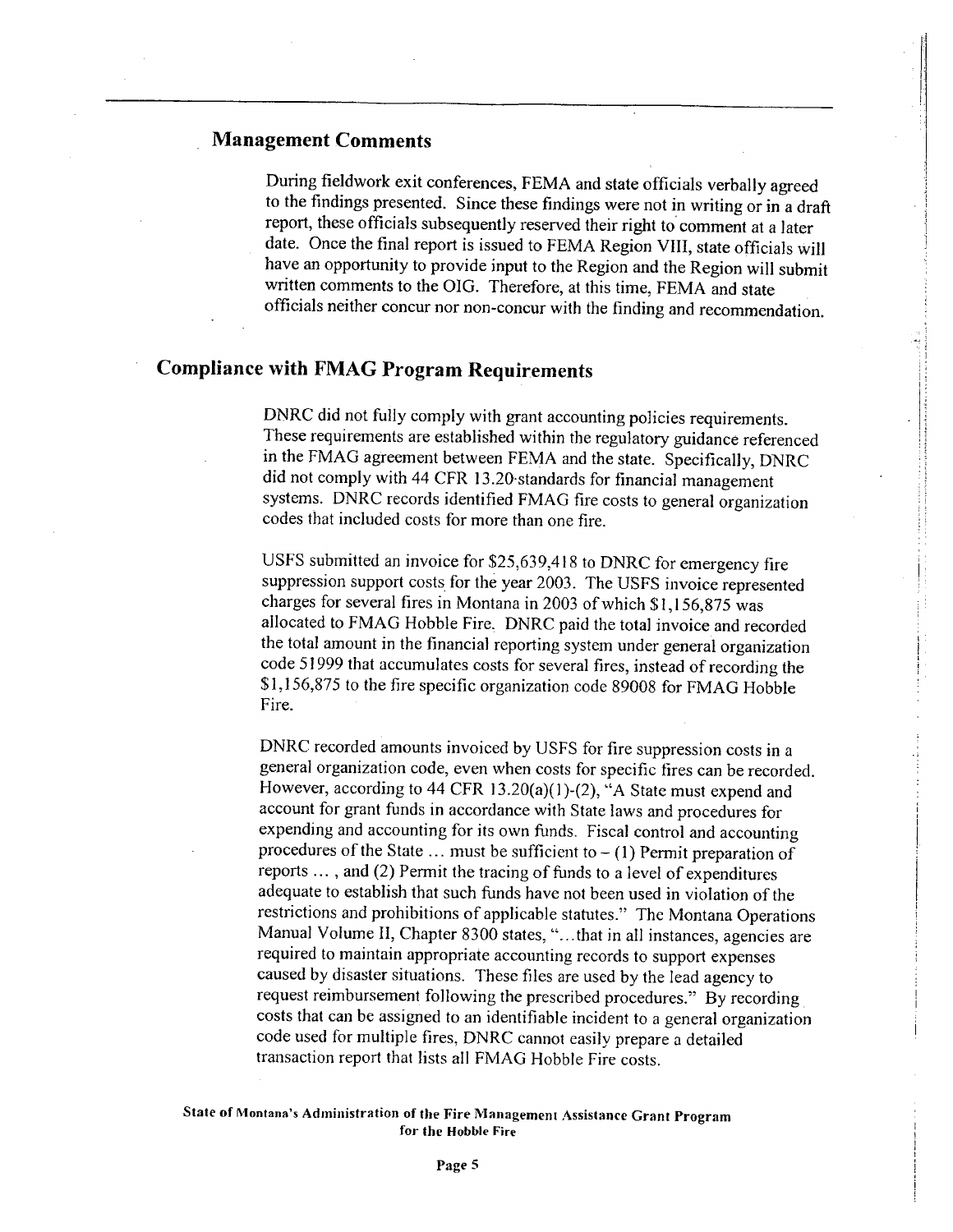### Recommendation ,

We recommend that the Regional Administrator, FEMA Region VIII:

'i II j, 1:; :-1 II  $\mathbf{1}$ I j i

Recommendation  $#3$ . Require the state to comply with the financial administration requirements as required by federal regulations and state accounting policy and procedures.

#### Management Comments

During fieldwork exit conferences, FEMA and state officials verbally agreed to the findings presented. Since these findings were not in writing or in a draft report, these officials subsequently reserved their right to comment at a later date. Once the final report is issued to FEMA Region VII, state officials wil have an opportunity to provide input to the Region and the Region will submit written comments to the OIG. Therefore, at this time, FEMA and state officials neither concur nor non-concur with the finding and recommendation.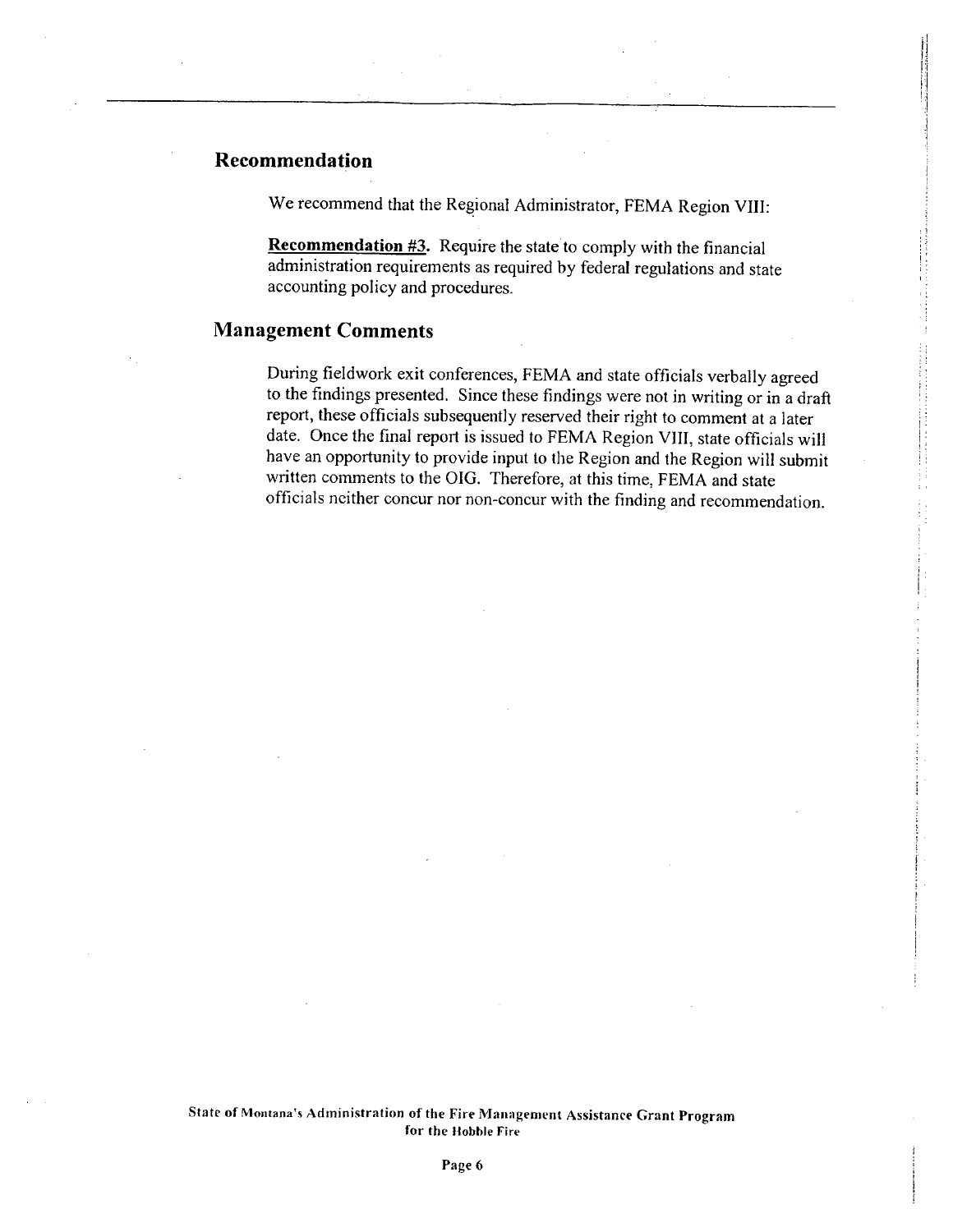#### **Objectives**

The objective of the audit was to determine whether the state administered the FMAG Program in an efficient and effective manner. To accomplish the objective, we considered the overall impact of material deficiencies on grant program administration. Specifically, we determined how well the state (1) coordinated and communicated with FEMA and subgrant applicants, (2) ensured compliance with federal laws and FEMA guidelines, and (3) accounted for and expended FMAG Program funds.

l.

I:

I: ! ! :1 Ii I: I~ Ii H

 $\alpha$  , and the contract of the contract of the contract of the contract of the contract of the contract of the contract of the contract of the contract of the contract of the contract of the contract of the contract of th

We were not engaged to and did not perform a financial statement audit, the objective of which would be to express an opinion on specified elements, accounts, or items. Accordingly, we were neither required to nor expressed an opinion on the costs claimed for the grant programs included in the scope of the audit. Had we been required and performed additional procedures or conducted an audit of the financial statements according to generally accepted auditing standards, other matters might have come to our attention that would have been reported. This report relates only to the programs specified and does not extend to any financial statements of the state.

#### Scope

We audited Hobble Fire (FMAG Declaration 2488) that was awarded by FEMA to the state on August 11, 2003. The grant, totaling \$2,548,113.66, was programmatically closed on July 24, 2006.<sup>2</sup> This FEMA grant award was selected for review because the award was significantly higher than other fire declarations within the same FEMA Region. DNRC administered the FMAG Program. DNRC subgrantees included DMA/DES, and Sweetgrass and Stillwater Counties.

#### Methodology

We performed fieldwork at FEMA Region VIII, DNRC, and DMA/DES. To obtain an understanding of the grant procedures, we reviewed FEMA regulations, the Stafford Act as amended, pertinent sections of Title 44 of the CFR, and Office of Management and Budget Circular A-87, Cost Principles for State, Local, and Indian Tribal Governments.

To achieve the objective of this audit, we:

State of Montana's Administration of the Fire Management Assistance Grant Program for the Hobble Fire

<sup>&</sup>lt;sup>2</sup> FMAG Programs are considered programmatically closed if all work has been completed and final costs submitted to FEMA have been obligated.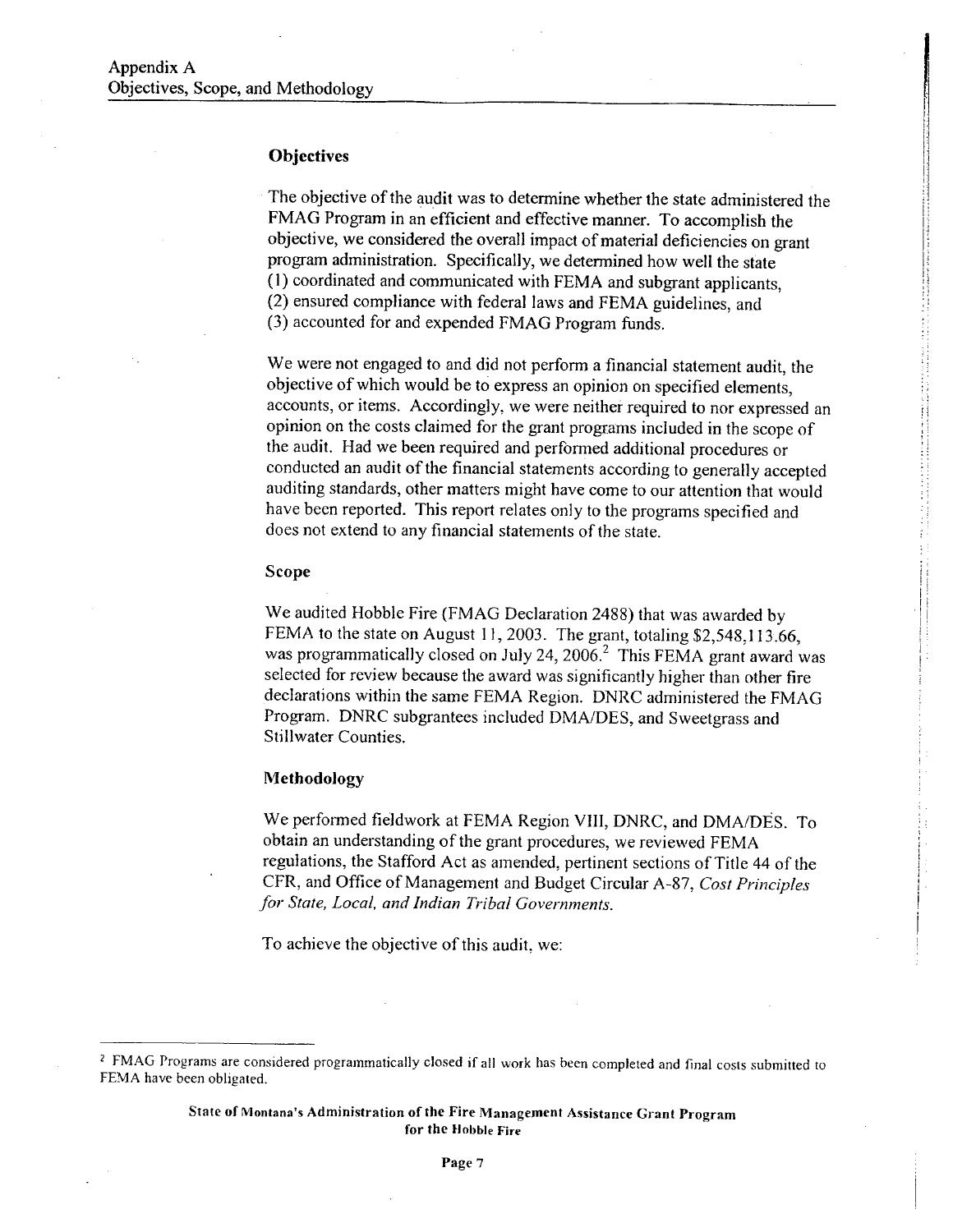- 1) Interviewed FEMA, state, and subgrantee personnel to obtain an understanding of policies and procedures followed and to identify potential internal control weaknesses and their causes;
- 2) Reviewed grant fies to determine whether sufficient documentation was present to support proper administration of the grant;
- 3) Reviewed the state's internal controls over accounting for grants to ensure that the State properly recorded and reported grant expenditures;
- 4) Reviewed a statistical sample of project worksheets to determine whether grant monies were spent according to laws and regulations. We used appropriate formulas to develop a variable sampling approach coupled with the risk model promulgated by the American Institute of Certified Public Accountants.
- 5) Reviewed prior audit reports to determine whether deficiencies had been noted in the reports with respect to the state's administration of the FMAG Program or internal controls over grant fund accounting.

We conducted a performance audit by executing tests, conducting interviews, making observations and perfonned examinations in the following areas:

- 1. Applicant Eligibility
- 2. Cost Eligibility
- 3. Procurement
- 4. Grantee's Accounting System and Intemal Controls
- 5. Project Worksheet Review
- 6. Grant Reporting

We conducted our on-site fieldwork between February 11-15, 2008 and March 4-7, 2008 and performed our work according to the Government Auditing Standards prescribed by the Comptroller General of the United States (July 2007 Revision).